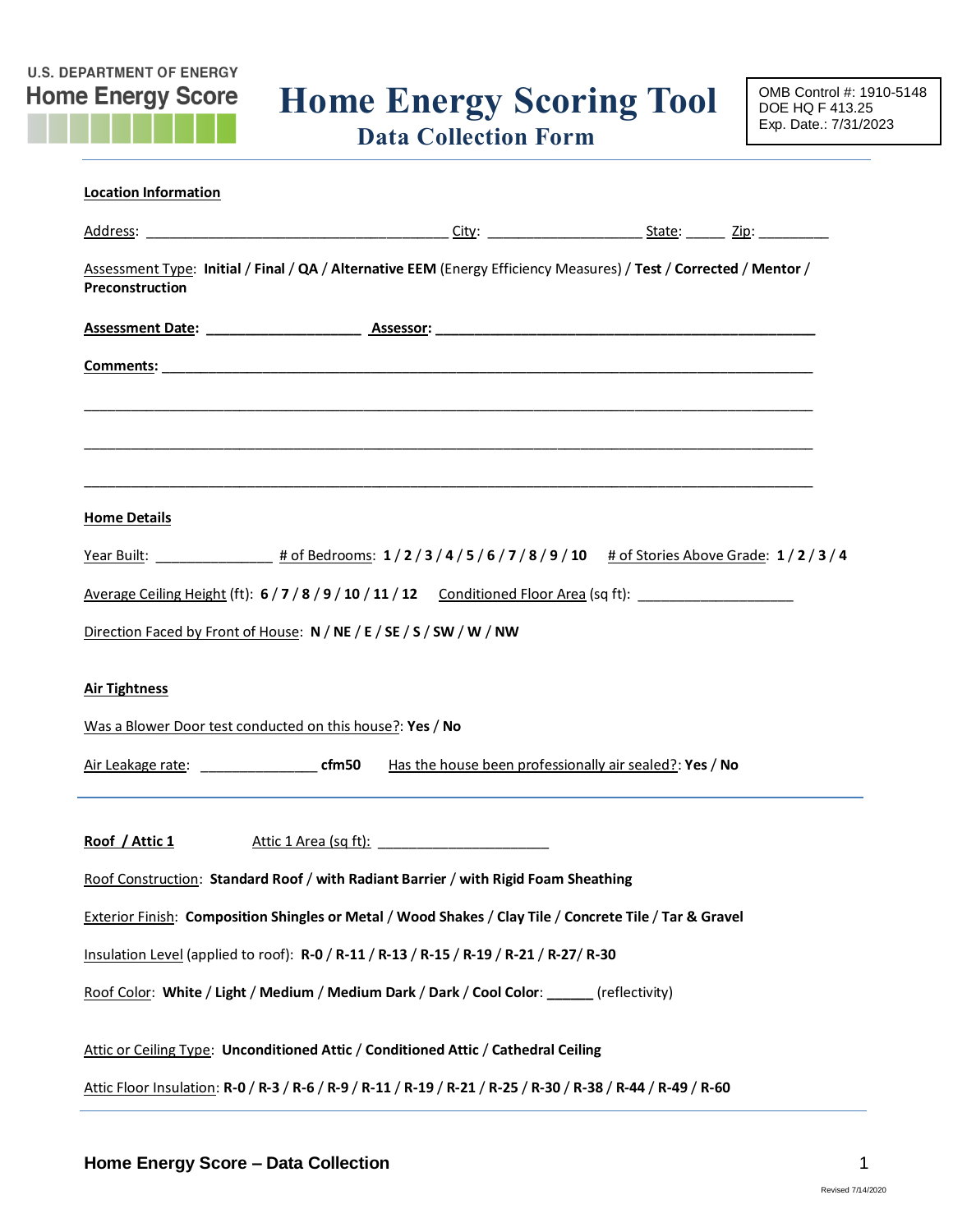| Roof / Attic 2           |                                                                                                              |
|--------------------------|--------------------------------------------------------------------------------------------------------------|
|                          | Roof Construction: Standard Roof / with Radiant Barrier / with Rigid Foam Sheathing                          |
|                          | Exterior Finish: Composition Shingles or Metal / Wood Shakes / Clay Tile / Concrete Tile / Tar & Gravel      |
|                          | Insulation Level (applied to roof): R-0 / R-11 / R-13 / R-15 / R-19 / R-21 / R-27 / R-30                     |
|                          | Roof Color: White / Light / Medium / Medium Dark / Dark / Cool Color: _________(reflectivity)                |
|                          | Attic or Ceiling Type: Unconditioned Attic / Conditioned Attic / Cathedral Ceiling                           |
|                          | Attic Floor Insulation: R-0 / R-3 / R-6 / R-9 / R-11 / R-19 / R-21 / R-25 / R-30 / R-38 / R-44 / R-49 / R-60 |
| Foundation 1             |                                                                                                              |
| <b>Vented Crawlspace</b> | Type: Slab-on-Grade / Unconditioned Basement / Conditioned Basement / Unvented Crawlspace /                  |
|                          | Floor Insulation over Basement or Crawlspace: R-0 / R-11 / R-13 / R-15 / R-19 / R-21 / R-25 / R-30 / R-38    |
|                          | Foundation Wall Insulation: R-0 / R-5 (slab only) / R-11 (bsmt/crawl wall) / R-19 (bsmt/crawl wall)          |
| <b>Foundation 2</b>      |                                                                                                              |
| <b>Vented Crawlspace</b> | Type: Slab-on-Grade / Unconditioned Basement / Conditioned Basement / Unvented Crawlspace /                  |

Floor Insulation over Basement or Crawlspace: **R-0** / **R-11** / **R-13** / **R-15** / **R-19** / **R-21** / **R-25** / **R-30** / **R-38**

Foundation Wall Insulation: **R-0** / **R-5 (slab only)** / **R-11 (bsmt/crawl wall)** / **R-19 (bsmt/crawl wall)**

#### **Walls**

Is this home a Townhouse or Duplex?: **Yes** / **No** Position of Unit: **Middle** / **Right** / **Left**

Wall Characteristics: **Front** or **All** (circle one)

Construction: **Wood Frame** / **Wood Frame with rigid foam sheathing** / **Wood Frame with Optimum Value Engineering (OVE)** / **Structural Brick** / **Concrete Block or Stone** / **Straw Bale**

Exterior Finish: **Wood Siding, Fiber Cement, Composite Shingle or Masonite Siding** / **Stucco** / **Vinyl Siding** / **Aluminum Siding** / **Brick Veneer** / **none**

Wall Insulation: **R-0** / **R-3** / **R-6** / **R-7** / **R-11** / **R-13** / **R-15** / **R-19** / **R-21** / **R-27** / **R-33** / **R-38**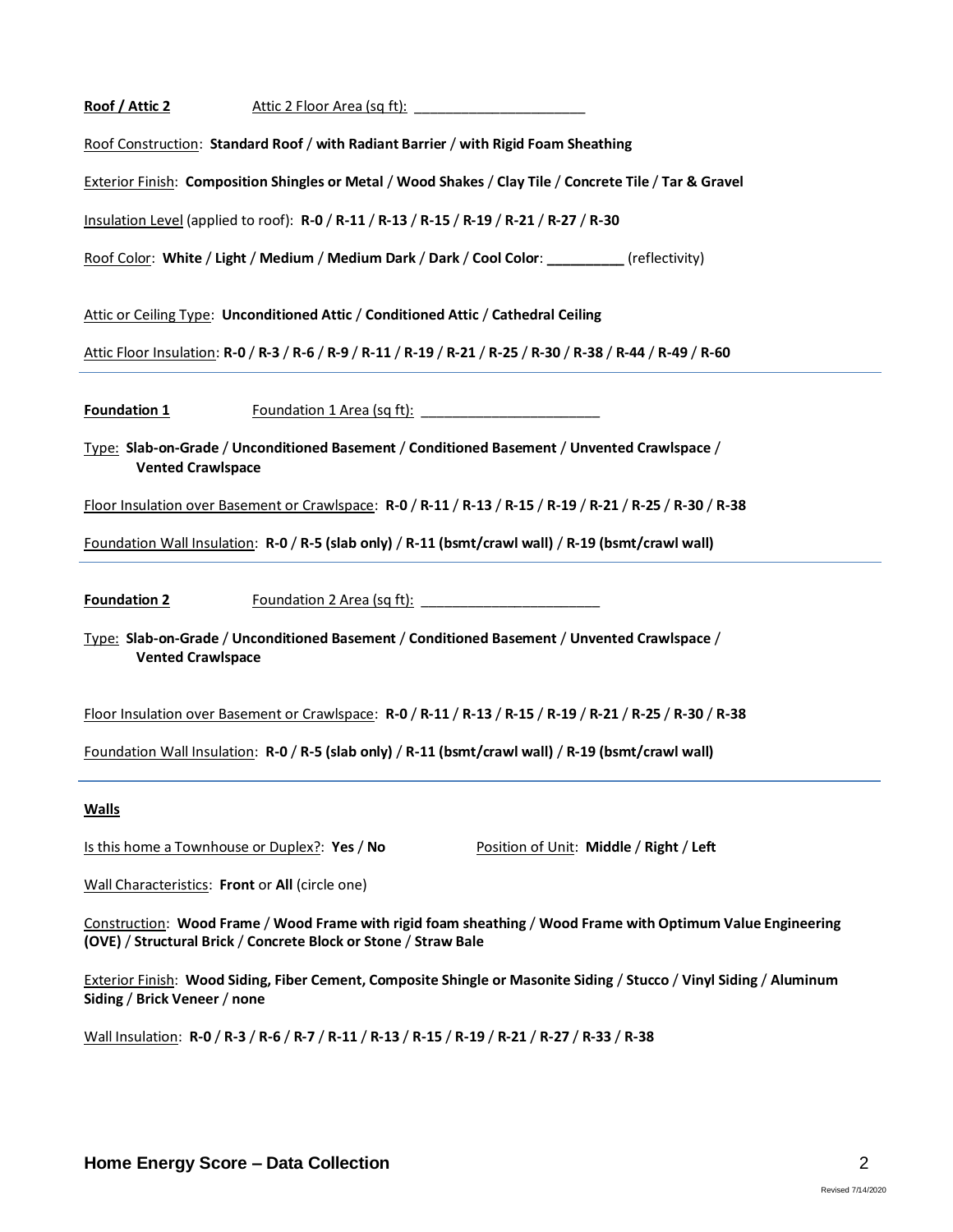#### **Skylights: Yes** or **No (circle one):**

| Total Skylight Area (sq. ft.): | Number of Panes: Single-pane / Double-pane / Triple-pane |  |
|--------------------------------|----------------------------------------------------------|--|
|--------------------------------|----------------------------------------------------------|--|

#### Frame Type: **Aluminum** / **Aluminum with Thermal Break** / **Wood or Vinyl**

Glazing Type: **Clear** / **Tinted** / **Solar-control low-E** / **Solar-control low-E, argon gas fill** / **Insulating low-E** / **Insulating low-E, argon gas fill**

**-OR-** Actual window specifications = U-Factor (from 0.01 – 5.00): \_\_\_\_\_\_\_\_\_\_\_ SHGC (from 0.0 – 1.0):

#### **Window Area (sq. ft.):**

Front: \_\_\_\_\_\_\_\_\_\_\_\_\_\_\_ Back: \_\_\_\_\_\_\_\_\_\_\_\_\_\_\_\_ Right Side: \_\_\_\_\_\_\_\_\_\_\_\_\_\_ Left Side: \_\_\_\_\_\_\_\_\_\_\_\_\_\_\_

**Window Characteristics: Front or All (circle one)** Solar Screens: Yes / No

Panes: **Single-pane** / **Double-pane** / **Triple-pane**

Frame Type: **Aluminum** / **Aluminum with Thermal Break** / **Wood or Vinyl**

Glazing Type: **Clear** / **Tinted** / **Solar-control low-E** / **Solar-control low-E, argon gas fill** / **Insulating low-E** / **Insulating low-E, argon gas fill**

**-OR-** Actual window specifications = U-Factor (from 0.01 – 5.00): \_\_\_\_\_\_\_\_\_\_ SHGC (from 0.0 – 1.0): \_\_\_\_\_\_\_\_

**>BACK<**

#### **Wall Characteristics: Back**

Construction: **Wood Frame** / **Wood Frame with Rigid Foam Sheathing** / **Wood Frame with Optimum Value Engineering (OVE)** / **Structural Brick** / **Concrete Block or Stone** / **Straw Bale**

Exterior Finish: **Wood Siding, Fiber Cement, Composite Shingle or Masonite Siding** / **Stucco** / **Vinyl Siding** / **Aluminum Siding** / **Brick Veneer**

Wall Insulation: **R-0** / **R-3** / **R-6** / **R-7** / **R-11** / **R-13** / **R-15** / **R-19** / **R-21** / **R-27** / **R-33** / **R-38**

**Window Characteristics: Back** Solar Screens: **Yes / No** 

Panes: **Single-pane** / **Double-pane** / **Triple-pane**

Frame Type: **Aluminum** / **Aluminum with Thermal Break** / **Wood or Vinyl**

Glazing Type: **Clear** / **Tinted** / **Solar-control low-E** / **Solar-control low-E, argon gas fill** / **Insulating low-E** / **Insulating low-E, argon gas fill**

**-OR-** Actual window specifications = U-Factor (from 0.01 – 5.00): SHGC (from 0.0 – 1.0):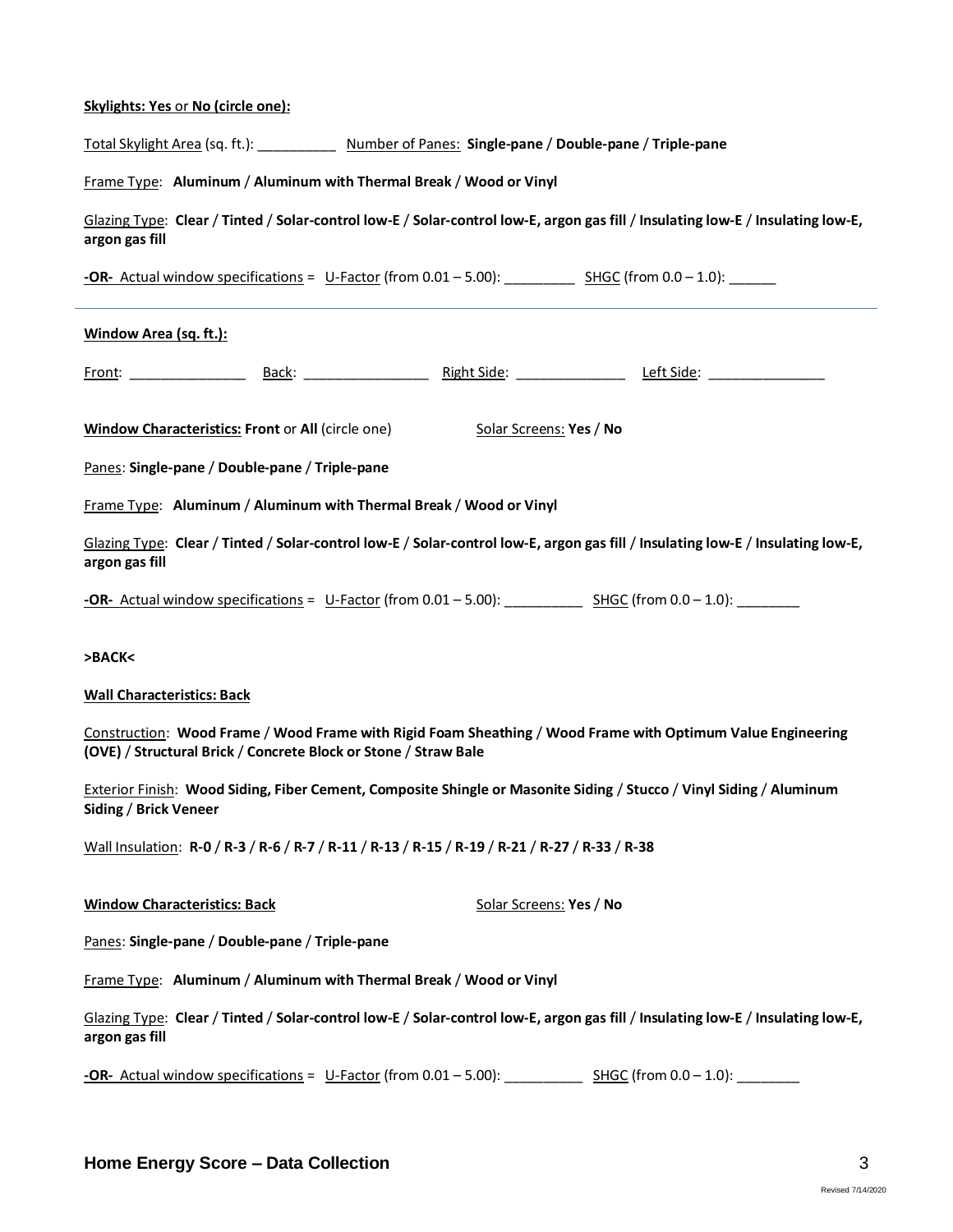#### **>RIGHT SIDE<**

#### **Wall Characteristics: Right Side (facing house)**

Construction: **Wood Frame** / **Wood Frame with Rigid Foam Sheathing** / **Wood Frame with Optimum Value Engineering (OVE)** / **Structural Brick** / **Concrete Block or Stone** / **Straw Bale**

Exterior Finish: **Wood Siding, Fiber Cement, Composite Shingle or Masonite Siding** / **Stucco** / **Vinyl Siding** / **Aluminum Siding** / **Brick Veneer**

Wall Insulation: **R-0** / **R-3** / **R-6** / **R-7** / **R-11** / **R-13** / **R-15** / **R-19** / **R-21** / **R-27** / **R-33** / **R-38**

**Window Characteristics: Right Side (facing house)** Solar Screens: **Yes** / No

Panes: **Single-pane** / **Double-pane** / **Triple-pane**

Frame Type: **Aluminum** / **Aluminum with Thermal Break** / **Wood or Vinyl**

Glazing Type: **Clear** / **Tinted** / **Solar-control low-E** / **Solar-control low-E, argon gas fill** / **Insulating low-E** / **Insulating low-E, argon gas fill**

**-OR-** Actual window specifications = U-Factor (from 0.01 – 5.00): \_\_\_\_\_\_\_\_\_\_\_\_ SHGC (from 0.0 – 1.0): \_\_\_\_\_\_\_

#### **>LEFT SIDE<**

#### **Wall Characteristics: Left Side (facing house)**

Construction: **Wood Frame** / **Wood Frame with Rigid Foam Sheathing** / **Wood Frame with Optimum Value Engineering (OVE)** / **Structural Brick** / **Concrete Block or Stone** / **Straw Bale**

Exterior Finish: **Wood Siding, Fiber Cement, Composite Shingle or Masonite Siding** / **Stucco** / **Vinyl Siding** / **Aluminum Siding** / **Brick Veneer**

Wall Insulation: **R-0** / **R-3** / **R-6** / **R-7** / **R-11** / **R-13** / **R-15** / **R-19** / **R-21** / **R-27** / **R-33** / **R-38**

**Window Characteristics: Left Side (facing house)** Solar Screens: **Yes** / No

Panes: **Single-pane** / **Double-pane** / **Triple-pane**

Frame Type: **Aluminum** / **Aluminum with Thermal Break** / **Wood or Vinyl**

Glazing Type: **Clear** / **Tinted** / **Solar-control low-E** / **Solar-control low-E, argon gas fill** / **Insulating low-E** / **Insulating low-E, argon gas fill**

**-OR-** Actual window specifications = U-Factor (from 0.01 – 5.00): SHGC (from 0.0 – 1.0):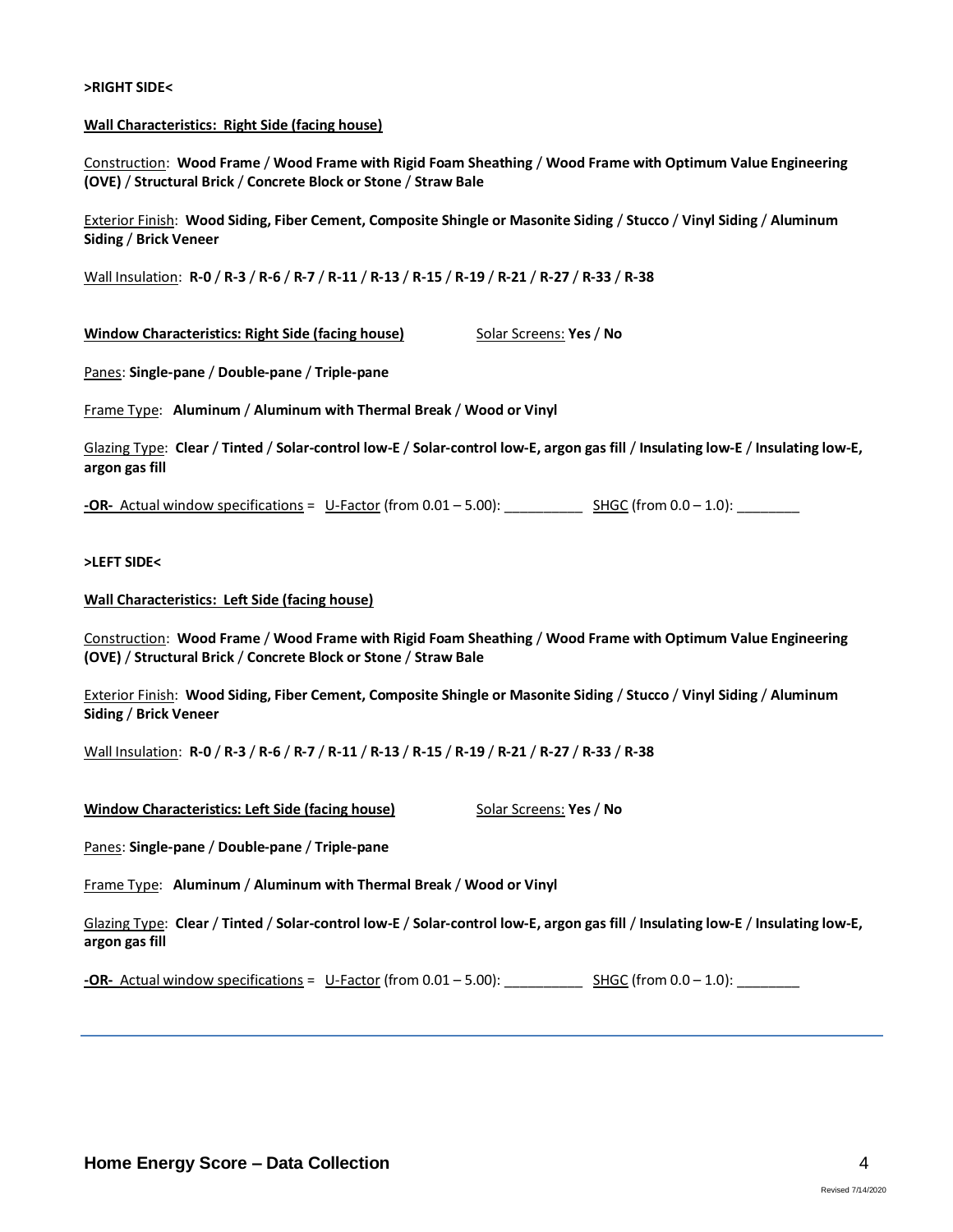| System 1 | % of floor area served: |
|----------|-------------------------|
|          |                         |

#### **Heating (System 1)**

Type of Heating 1 System: **None** / **Central gas furnace** / **Room (through-the-wall) gas furnace** / **Gas boiler** / **Propane (LPG) central furnace** / **Propane (LPG) wall furnace** / **Propane (LPG) boiler** / **Oil furnace** / **Oil Boiler** / **Electric furnace** / **Electric heat pump** / **Electric baseboard heater** / **Ground coupled heat pump** / **Minisplit (ductless) heat pump** / **Electric boiler** / **Wood Stove** / **Pellet Stove**

**Heating System 1 Efficiency:** Do you know the actual heating system efficiency?: **Yes** / **No\* \***You can use the Assessor Calculator to determine the approximate efficiency!

Efficiency Value (AFUE or HSPF): \_\_\_\_\_\_\_\_\_\_\_\_\_\_\_\_\_\_ **OR** Year Installed: \_\_\_\_\_\_\_\_\_\_\_\_\_\_\_\_\_\_\_\_\_

#### **Cooling (System 1)**

Type of Cooling 1 System: **None** / **Central air conditioner** / **Room air conditioner** / **Electric heat pump** / **Minisplit (ductless) heat pump** / **Ground coupled heat pump** / **Direct evaporative cooling**

**Cooling System 1 Efficiency:** Do you know the actual cooling system efficiency?: **Yes** / **No\* \***You can use the Assessor Calculator to determine the approximate efficiency!

Efficiency Value (SEER or EER): **DR** Year Installed: **OR COM** 

#### **Duct (System 1)**

Duct Location 1 (#1): **Conditioned Space** / **Unconditioned basement** / **Vented crawlspace** / **Unvented crawlspace** / **Unconditioned attic**

Percentage of Ducts in this location: **\_\_\_\_\_\_\_\_\_\_** Are ducts sealed?: **Yes** / **No** Are ducts insulated?: **Yes** / **No**

Duct Location 1 (#2): **Conditioned Space** / **Unconditioned basement** / **Vented crawlspace** / **Unvented crawlspace** / **Unconditioned attic**

Percentage of Ducts in this location: **\_\_\_\_\_\_\_\_\_\_** Are ducts sealed?: **Yes** / **No** Are ducts insulated?: **Yes** / **No**

Duct Location 1 (#3): **Conditioned Space** / **Unconditioned basement** / **Vented crawlspace** / **Unvented crawlspace** / **Unconditioned attic**

Percentage of Ducts in this location: **\_\_\_\_\_\_\_\_\_\_** Are ducts sealed?: **Yes** / **No** Are ducts insulated?: **Yes** / **No**

| System <sub>2</sub> | % of floor area served: |
|---------------------|-------------------------|
|                     |                         |

#### **Heating (System 2)**

Type of Heating 2 System: **None** / **Central gas furnace** / **Room (through-the-wall) gas furnace** / **Gas boiler** / **Propane (LPG) central furnace** / **Propane (LPG) wall furnace** / **Propane (LPG) boiler** / **Oil furnace** / **Oil Boiler** / **Electric furnace** / **Electric heat pump** / **Electric baseboard heater** / **Ground coupled heat pump** / **Minisplit (ductless) heat pump** / **Electric boiler** / **Wood Stove** / **Pellet Stove**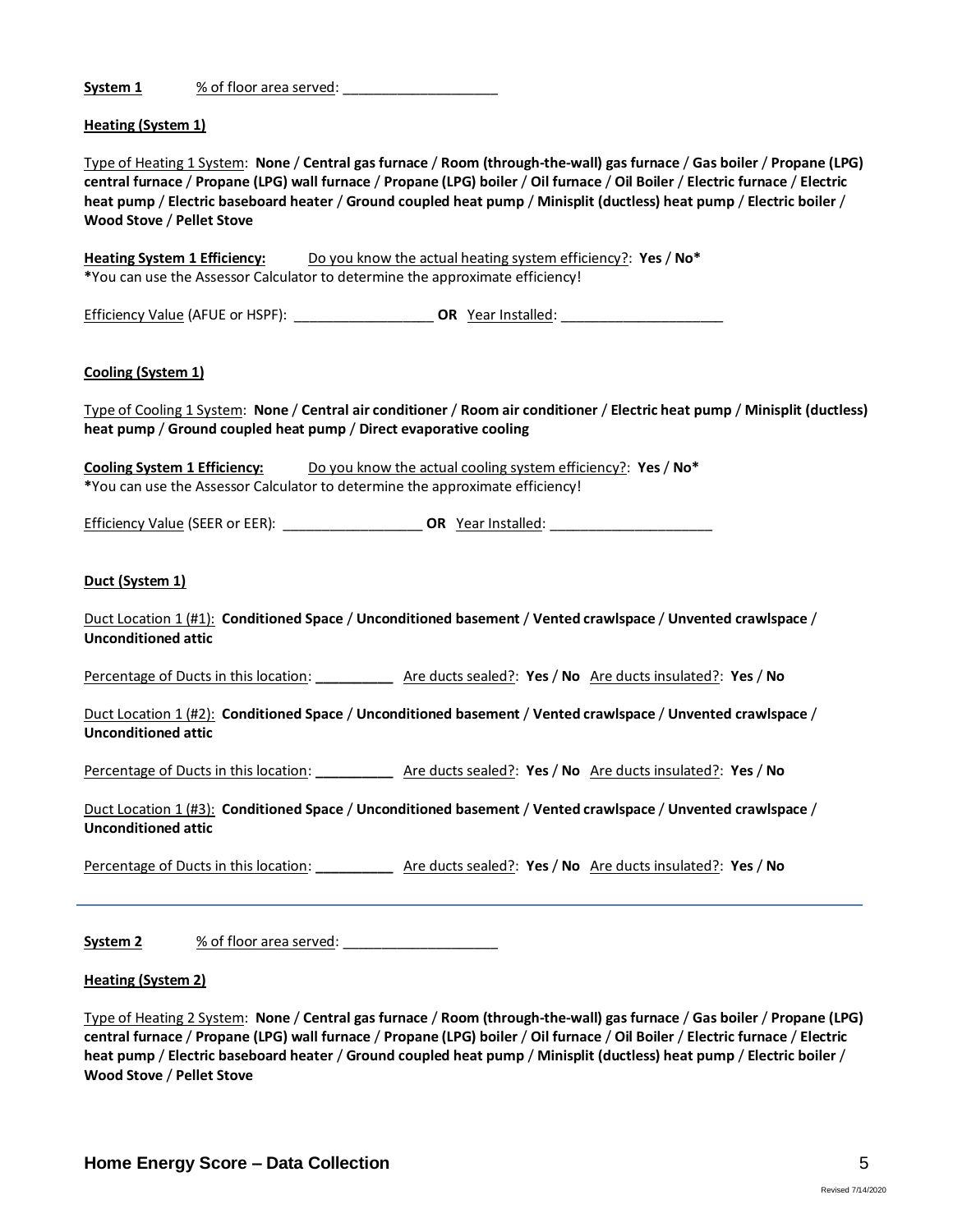| Do you know the actual heating system efficiency?: Yes / No*<br><b>Heating System 2 Efficiency:</b><br>*You can use the Assessor Calculator to determine the approximate efficiency!                           |
|----------------------------------------------------------------------------------------------------------------------------------------------------------------------------------------------------------------|
|                                                                                                                                                                                                                |
| Cooling (System 2)                                                                                                                                                                                             |
| Type of Cooling 2 System: None / Central air conditioner / Room air conditioner / Electric heat pump / Minisplit (ductless)<br>heat pump / Ground coupled heat pump / Direct evaporative cooling               |
| Do you know the actual cooling system efficiency?: Yes / No*<br><b>Cooling System 2 Efficiency:</b><br>*You can use the Assessor Calculator to determine the approximate efficiency!                           |
| Efficiency Value (SEER or EER): ___________________________________OR Year Installed: ________________________                                                                                                 |
| Duct (System 2)                                                                                                                                                                                                |
| Duct Location 2 $(\#1)$ : Conditioned Space / Unconditioned basement / Vented crawlspace / Unvented crawlspace /<br><b>Unconditioned attic</b>                                                                 |
| Percentage of Ducts in this location: ____________ Are ducts sealed?: Yes / No Are ducts insulated?: Yes / No                                                                                                  |
| Duct Location 2 (#2): Conditioned Space / Unconditioned basement / Vented crawlspace / Unvented crawlspace /<br><b>Unconditioned attic</b>                                                                     |
| Percentage of Ducts in this location: ____________ Are ducts sealed?: Yes / No Are ducts insulated?: Yes / No                                                                                                  |
| Duct Location 2 (#3): Conditioned Space / Unconditioned basement / Vented crawlspace / Unvented crawlspace /<br><b>Unconditioned attic</b>                                                                     |
| Percentage of Ducts in this location: _____________ Are ducts sealed?: Yes / No Are ducts insulated?: Yes / No                                                                                                 |
| <b>Hot Water:</b>                                                                                                                                                                                              |
| Water Heater Type: Electric Storage / Natural Gas Storage / LPG Storage / Oil Storage / Electric Instantaneous / Gas<br>Instantaneous / Propane Instantaneous / Electric Heat Pump                             |
| <b>Hot Water System Efficiency:</b><br>Do you know the actual water heater energy factor?: Yes (EF) / Yes (UEF) / No*<br>*You can use the Assessor Calculator to determine the approximate energy factor (EF)! |
|                                                                                                                                                                                                                |
| Photovoltaic (PV) System                                                                                                                                                                                       |
| Direction Panels Face: N / NE / E / SE / S / SW / W / NW<br>Year Installed:                                                                                                                                    |
| DC Capacity: ____________________<br>or                                                                                                                                                                        |
| Notes:                                                                                                                                                                                                         |

 $\overline{\phantom{0}}$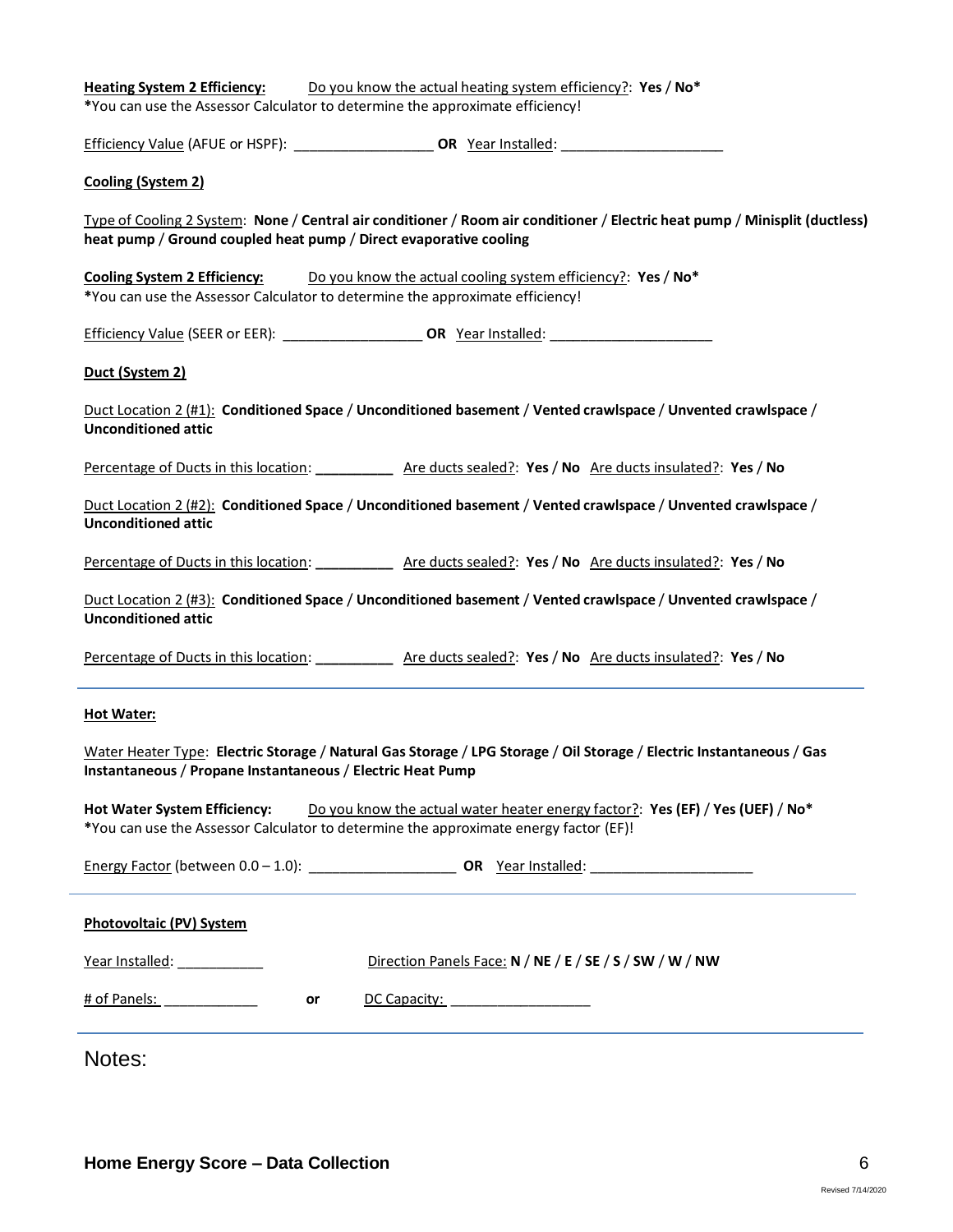## **Assessment Checklist**

## General Info:

□ Year

- $\Box$  # of bedrooms
- $\Box$  Blower door test?
- $\Box$  Professionally air sealed?
- $\Box$  Window specs?

## **Outside**

- $\Box$  House Orientation
- $\Box$  # of stories
- $\Box$  Roof: Predominant exterior finish
	- $\Box$  Color
- $\Box$  Walls: Same type on all sides?
	- $\Box$  Construction type
	- $\Box$  Exterior finish
- $\Box$  Windows: Same on all sides?
	- $\Box$  Panes
	- Frame
	- □ Glazing

## Inside

- $\Box$  Attic
	- □ Roof Construction
	- $\Box$  Insulation type & amount
	- □ Air sealed?
	- $\Box$  Air handler present? Type and year
	- D Ducts?: Insulated? Sealed?

## $\Box$  Upper Floor

- $\square$  Square feet
- □ Ceiling Height
- □ Skylights?
- □ Windows
- $\Box$  Main Floor
	- $\square$  Square feet
	- □ Ceiling Height
	- $\Box$  Skylights?
	- Windows
	- □ Walls & insulation
- $\Box$  Crawlspace insulation type & amount
	- □ Ducts?: Insulated? Sealed?
- $\Box$  Basement Conditioned?
	- $\square$  Square feet
	- $\Box$  Ceiling Height
	- Windows
	- $\Box$  Walls & insulation
- $\Box$  HVAC Equipment
	- $\Box$  Type?
	- □ Year or SN?
- Water Heater
	- $\square$  Type?
	- Year or SN?

## $\Box$  PV

- □ Age
- $\Box$  Orientation
- $\Box$  # of Panels or Capacity